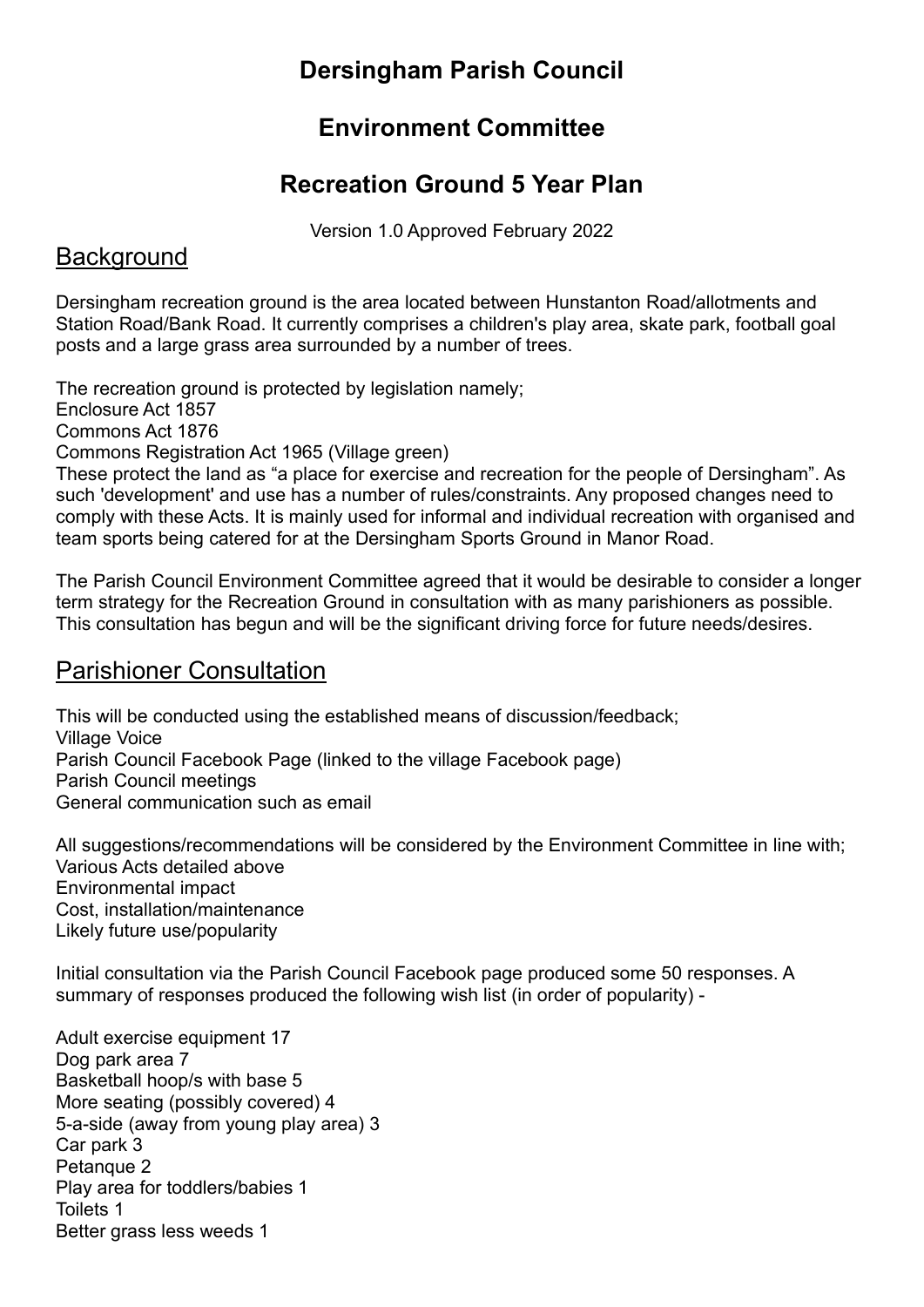Fixed table tennis table 1 Equipment for seniors 1 Sensory garden (visually impaired) 1 Play equipment for children (wheelchair users) 1 'Low' tight rope walk 1

All suggestions have a value and will be considered. Not all suggestions can be implemented if we consider the criteria detailed above.

The Environment Committee will continue to accept further ideas from all sources.

#### A word on MUGA

MUGA stands for Multi Use Games Area. The term has gained some popularity in recent times. Essentially, MUGA is a way of combining multiple games such as football, cricket, netball, handball and basketball on a single surface. That surface is usually synthetic with well thought through line markings and different portable goals/nets. Most relevant to schools, sports clubs, etc. There is a MUGA at the Sports Ground in Manor Road, currently used for tennis.

#### Basketball Hoops

The previous basketball hoops were removed to accommodate the new skate park but an undertaking was given that they would be reinstated. Unfortunately they had to be cut above ground. They cannot be used 'as is' because they are too short. If repaired (extended) they could perhaps provide a lower cost solution to buying new.

The standard height for basketball hoops (also the same for netball rings) are;

| Age     | Height |
|---------|--------|
| $5 - 7$ | 6ft    |
| 8-10    | 8ft    |
| 11      | 9ft    |
| $12+$   | 10ft   |

The previous recreation ground solution did not provide any surface other than the rough grass that has become worn away.

The recommended surface for outdoor adult basketball courts are concrete or asphalt. For junior basketball a slightly softer surface such as polymeric rubber crumb can be suggested.

The hoops were provided for individual practice and due to restrictions of the various Acts protecting the land, the Parish Council do not want to install a full outdoor basketball court (recreation ground not a sports field). The following could be suggested;

1 or 2 separate synthetic areas such as polymeric rubber crumb in the shape and size of a basketball 'neutral zone' (slightly shorter, see diagram). This provides an all weather semi hard surface for players to practice their dribbling and shooting skills. 1 hoop would be 10ft off the ground with the other at 8ft (a compromise height for more junior players).

Wheelchair basketball is played on the same court and hoop height. The synthetic surface height should not exceed the soil level to allow for ease of grass cutting.

It is recommended that progress is made on this by:

- obtaining costs for repairing/extending hoops
- deciding if this viable or if the hoops need to be replaced
- A decision is needed on location and type of surfacing around the hoops.
- Costs are needed for installation of hoops and surfacing, once agreement is reached.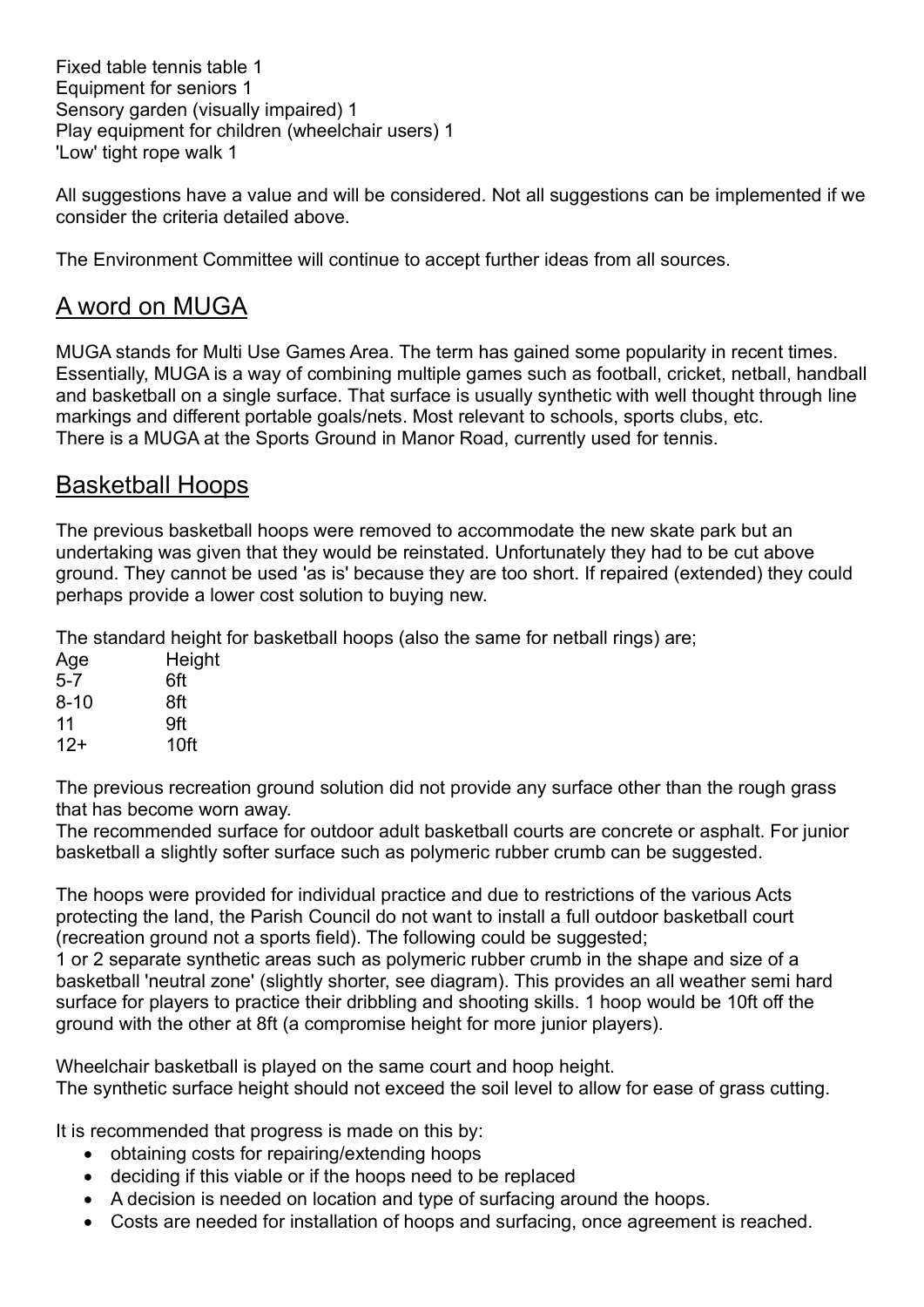## 5-a-side Football

The current recreation ground has 2 goal posts spaced apart to form a pitch. Neither the goal posts (roughly 6 x 9 feet) or distance between them conform to any standard football pitch. It is true that that doesn't really matter as this is a recreation ground not a sports facility and the goal posts are used informally to practice shooting skills. However, if we are going to replace/move then we might as well design to a standard. One of the goal posts is close to the 'junior' play area/equipment so youngsters are more at risk of being hit by a football.

One solution would be to provide a 5-a-side pitch located away from the junior play area. It is possible to provide goals and pitch that conform to the requirements of 5-a-side (any age), mini soccer (U7/8) and walking football (typically 50+).

The Football Association recommends goal posts should be metal (steel/aluminium) or UPVC (not wood). They should ideally be fixed in the ground or if portable removed after use. If nets are provided, they must be attached using plastic fastenings (metal hooks are banned). Many 'off the shelf' goals come complete with nets. If so, we have the choice of leaving them out 12 months of the year or perhaps fitting them during the warmer season or not fitting them at all. This, like all proposed changes needs to take into account grass cutting. Football Association (FA) recommended sizes;

|                                                    | Pitch $(1 \times w)$ | Goals $(h \times w)$      |
|----------------------------------------------------|----------------------|---------------------------|
| 5-a-side                                           | $40 \times 30$ yards | $6 \times 12$ feet        |
| U7/8                                               | $40 \times 30$ yards | $6 \times 12$ feet        |
| Walking football<br>$(5 \text{ or } 6$ -a-side $)$ | 25-50 x 16-35 meters | 1.2-2 $\times$ 3-5 meters |

6 x 12 feet would seem desirable conforming to all the above. It is true that many indoor 5-a-side pitches (played on a synthetic surface) have goals that are 4 x 12 feet. This could be an option if strong opinions are expressed.

The example picture shown towards the end of this document is made by 'Forza'. Construction is reinforced 110mm aluminium. The posts are secured into the ground using slots embedded in concreted. This allows the posts to be removed if required. The net is all weather and made from UV stabilised HDPE. Conforms to BS EN 8462 safety standards. For the purposes of guidance only, the current price from one supplier is £787 for a pair (installation not included).

The FA does not recommend the type of playing surface. To help keep the recreation ground as green as possible and keep costs down we should use the existing grass. Perhaps the pitch area could be improved with simple levelling using soil/grass seed if required in certain areas. Consideration might be needed to strengthen the grass goal areas to prevent erosion. This could be done using recycled plastic grids designed for this task (installed at any time). The use of plastic (even recycled) would require further discussion and approval by the parish council. It is not envisaged that the pitch will be marked out using white lines. This would require constant maintenance. However, perhaps some form of permanent marking of the corners of the pitch might be desirable/practical?

A minimum distance of 6 yards 'run off' between pitch and skate park should be allowed. In our case we could allow a little more if desired. Further detailed guidance is available on the FA web site.

It is recommended that progress is made on this by :

- a decision is needed on size and location
- obtaining costs for supplying and installing new goal posts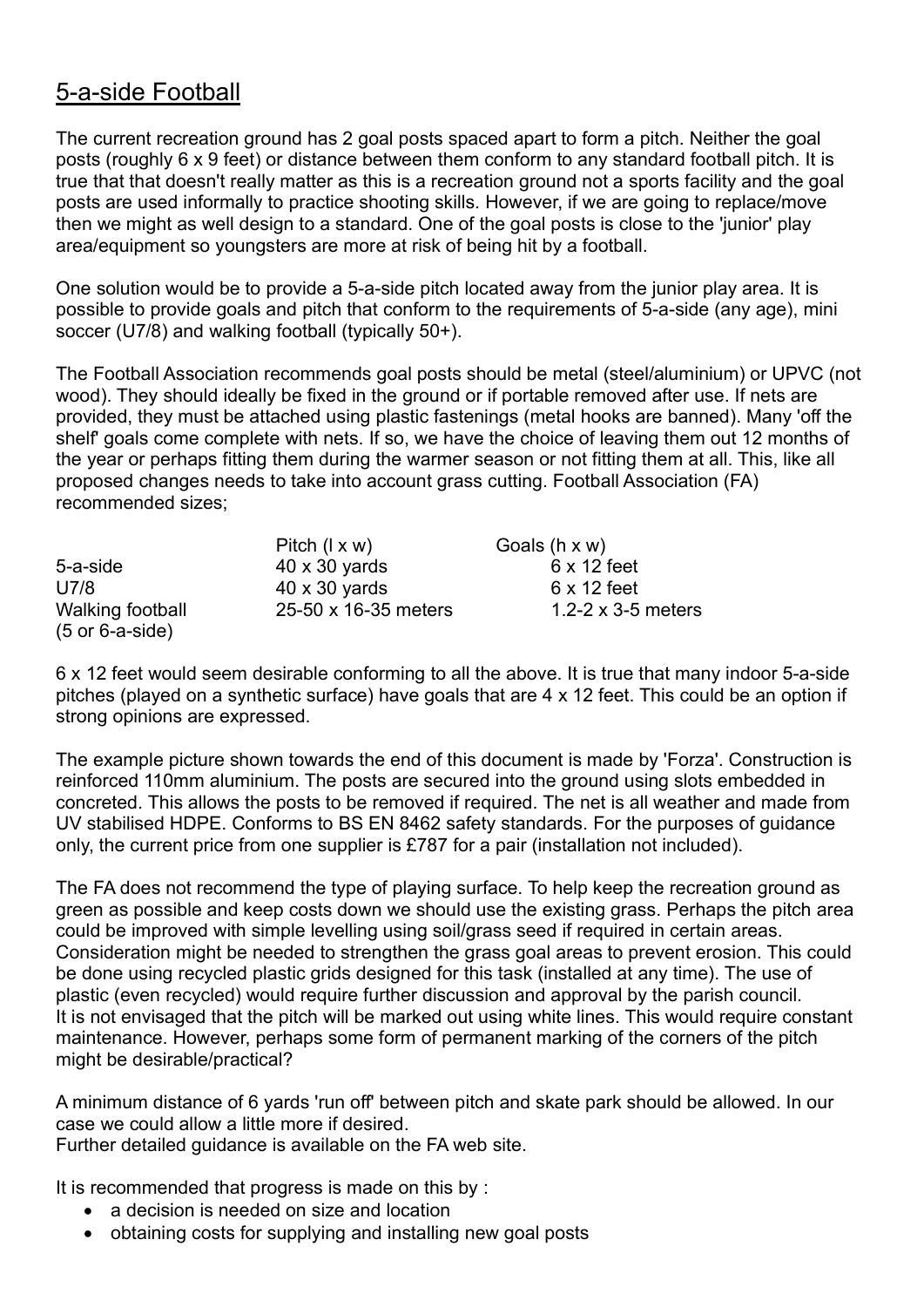## Adult Exercise Equipment

Outdoor multi-gym equipment has gained a lot of popularity over more recent times. A number of Parish Councils have installed this type of equipment (see picture). They are typically 6-7 separate exercise machines. Some machines accommodate more than one person at a time so might cater for 9-11 people at a time. They are designed to be permanently located outdoors in all weathers. We should expect maintenance to be minimal but not zero.

The surface of the multi-gym area needs to be synthetic or reinforced grass. This can either be around each piece of equipment or as a single larger area. Again, grass cutting needs to be considered.

The multi-gym area has been located away from other activities to discourage younger children from using the equipment. Clear signage about it's use should be in place.

Some companies advertise online that typical costs might be £8-10K installed.

The addition of a short jogging track, would allow users to include a 'cardiovascular' element to a 'work out'. It is not intended to be a full size running track or marked with lanes. The size needs to be established but could, for example, be 200m around. This would mean that users would be able to incorporate a target distance in their routine i.e. 5 laps = 1km.

The 'track' would need to be defined and one idea might be to establish a wild flower meadow as the centre section. This would probably need to be marked out (certainly to start with) perhaps with sticks or short poles with rope. More discussion is needed.

The running area (perhaps 2m wide) could be improved with the addition of soil and grass seed if required.

It is recommended that a further consultation takes place with parishioners on more detailed requirements before progressing this project.

#### Covered Seating Area

An area on the proposed plan was chosen as being central to many activities. More than any other idea, this requirement is rather open ended and requires further discussion. Clearly requirements need to be established before solutions proposed. This could include but not limited to; Seating area only Covered seating area Cover is for rain or sun or both Cover is permanent or seasonal What seats? What cover? Is this a picnic area? Grass cutting consideration or maintenance free surface?

It is recommended that further discussion be had on the possible provision of additional seating, its type and location. Denoted on the plan as 'Family Area'.

### Car Park

The opening of the skate park increased the amount of cars parking in Bank Road, which is privately maintained. Discussions are ongoing with residents to address the problems. Provision of car parking/vehicular access to and on the recreation ground itself is not permitted under the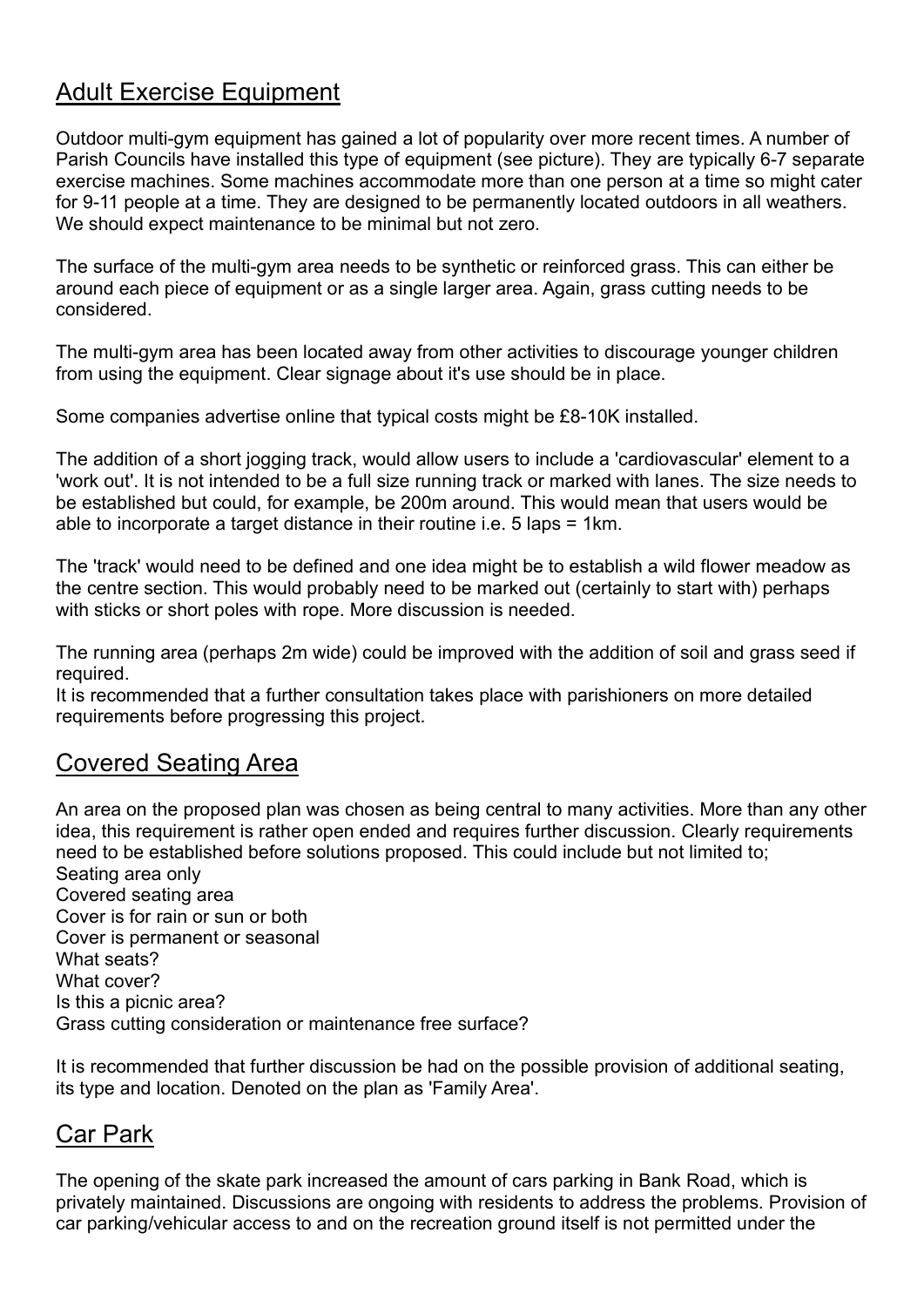legislation. There is clear case history which means that we would be most unlikely to succeed if there is legal challenge if we were to provide it. The recreation ground is intended for the use of residents of Dersingham so the expectation would be that users would arrive on foot. Additionally, the costs of providing a defined hard surfaced area for parking, including additional fencing and gates to prevent vehicles accessing the whole area would far outweigh the benefits. We should be encouraging users to walk, use bikes or public transport.

It is recommended that this request not be progressed.

## Dog Park Area

Our understanding is that this would be a relatively large enclosed gated area that would be used for dogs to be allowed to run off their leads. This could lead to conflict with and could deter other users of the recreation ground. It would also generate maintenance problems for grass cutting and keeping the surface free from dog mess. The village is surrounded by countryside where there are public footpaths that can be used for dog walking. The recreation ground is considered an unsuitable location for this activity.

It is recommended that this request not be progressed.

## Village Events

The recreation ground is an area in the village that can be used for one-off events such as fetes and informal sporting e.g. summer activities organised by YMCA. Sufficient grass area should be maintained so that such events can take place in the future.

# **Other Suggestions**

- Petanque a game similar to bowls. A "pitch" is  $4 \times 15$  metres and is gravel or dirt. Due to the nature of the surface the recreation ground may not be the best location. Further discussion is needed later in the plan period.
- Play area for toddlers/babies there is equipment for toddlers in the children's play area, it is considered that a separate area is not required.
- Toilets permanent structures are not permitted under the protective legislation although we do acknowledge that the only toilets in the village are associated with businesses such as cafes, pubs and the garden centre.
- Better grass less weeds This can be addressed through the various projects listed above.
- Fixed table tennis table Due to the type of equipment needed and maintenance requirements, the recreation ground may not be the best location.
- Equipment for seniors will be included in the adult gym.
- Sensory garden (visually impaired) Nice idea but location, access and maintenance could be problematic. Possibly explore alternative locations in the village.
- Play equipment for children (wheelchair users) the children's playground is the ideal location and further discussion required.
- 'Low' tight rope walk the children's playground is the ideal location and further discussion required.

## Funding

Once a specification is agreed on each project, full costings will be needed by obtaining quotes for the full project before any work is commenced. For example, the costs of the football goal posts is likely to include the posts themselves, installation of the posts, removal of the old posts and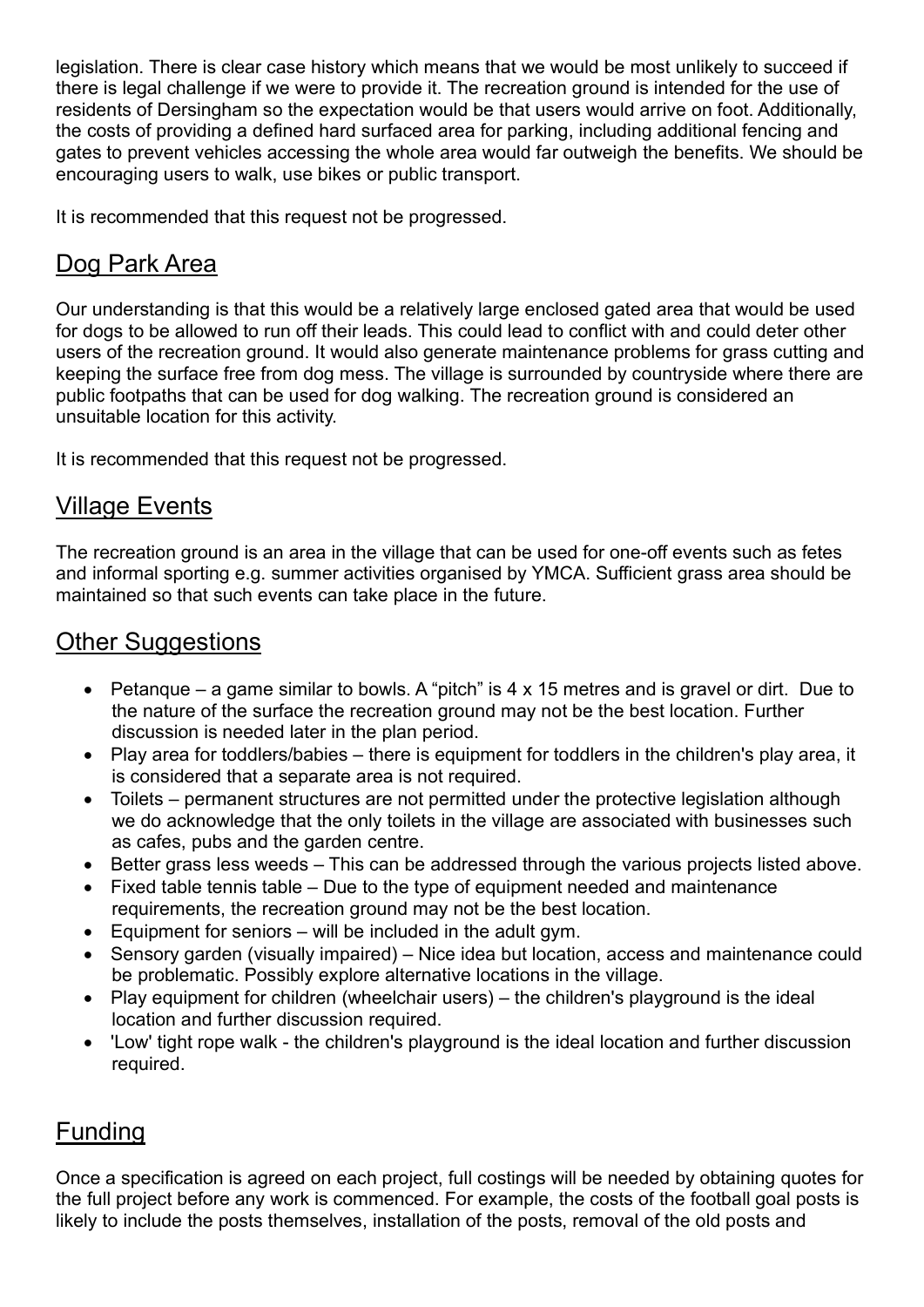repairing the damaged areas of grass.

For the purpose of budgeting, the following is proposed:

Basketball hoops and surface £3500 Football goals £2500 Informal running track £1000 Outdoor multi-gym £10000 Seating/covered £2500

If the costs exceed PC budgetary allowances the availability of grants should be investigated and applied for if appropriate.

## **Timescale**

Decide on priorities for the various individual projects suggested in this document. Suggestions below:

Year 1 – Basketball hoops Year 2 - Football goal posts, wildflower area/informal running track Year 3-4- Outdoor Adult Gym Year 5 – additional seating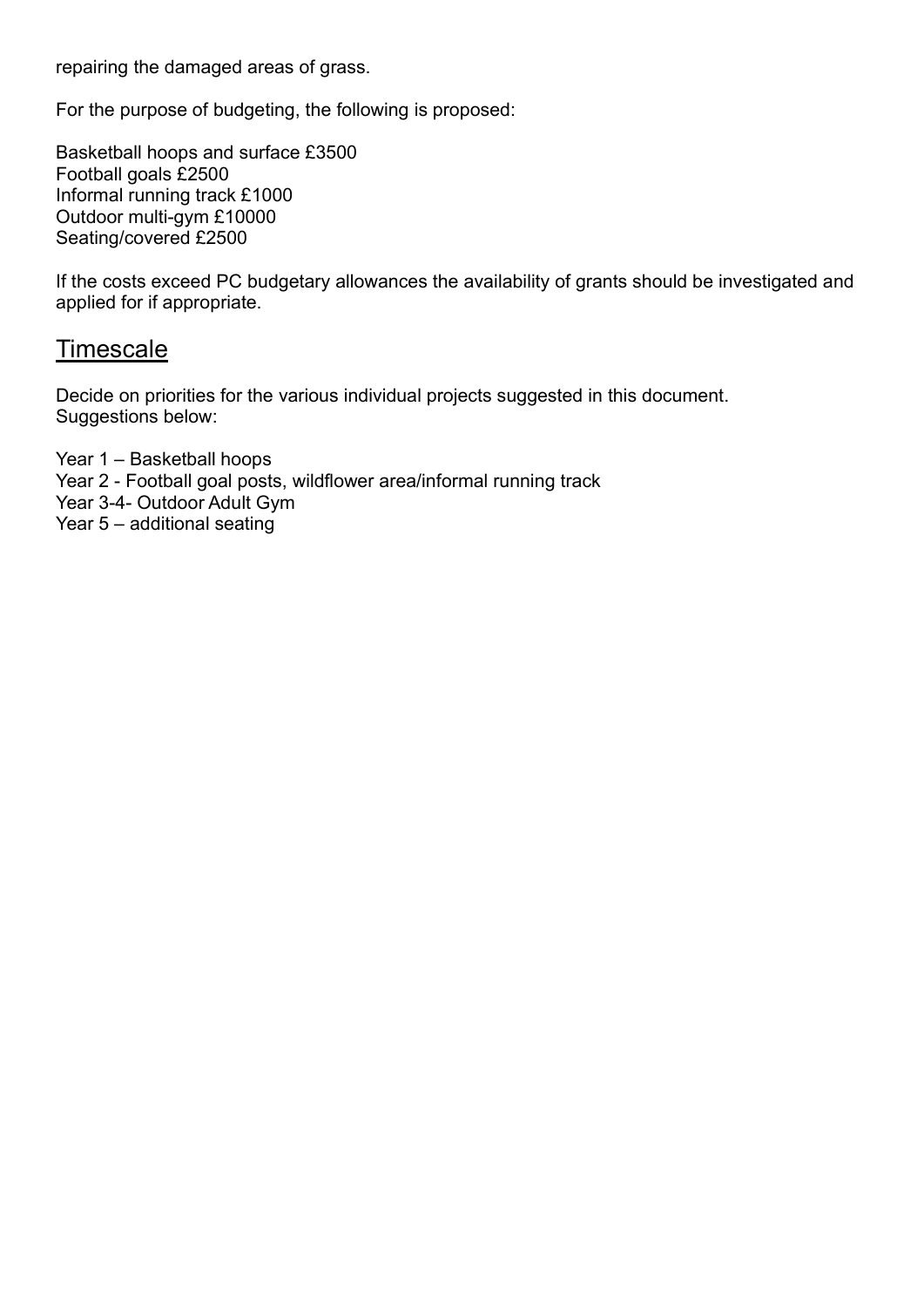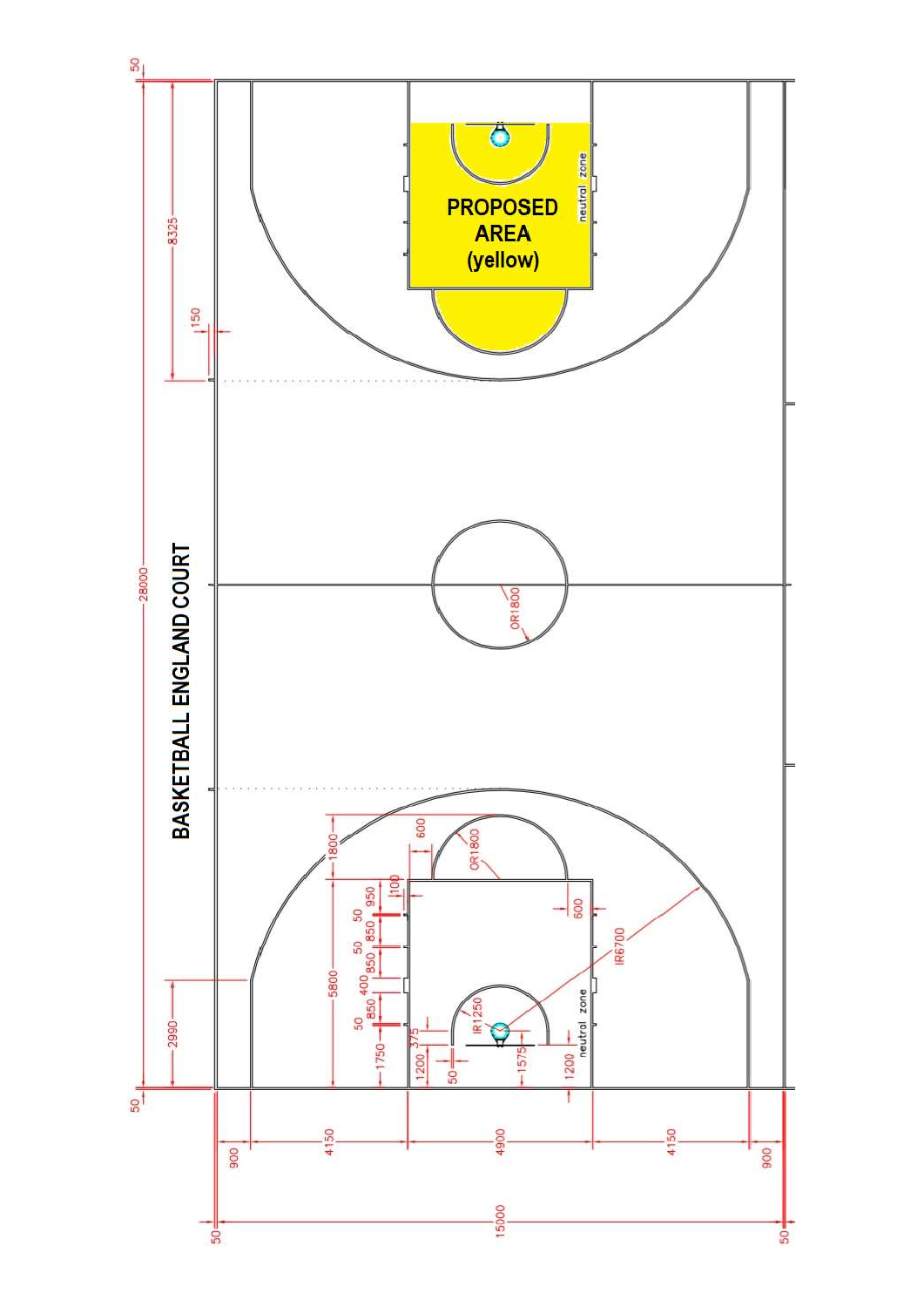

#### 5-a-side football

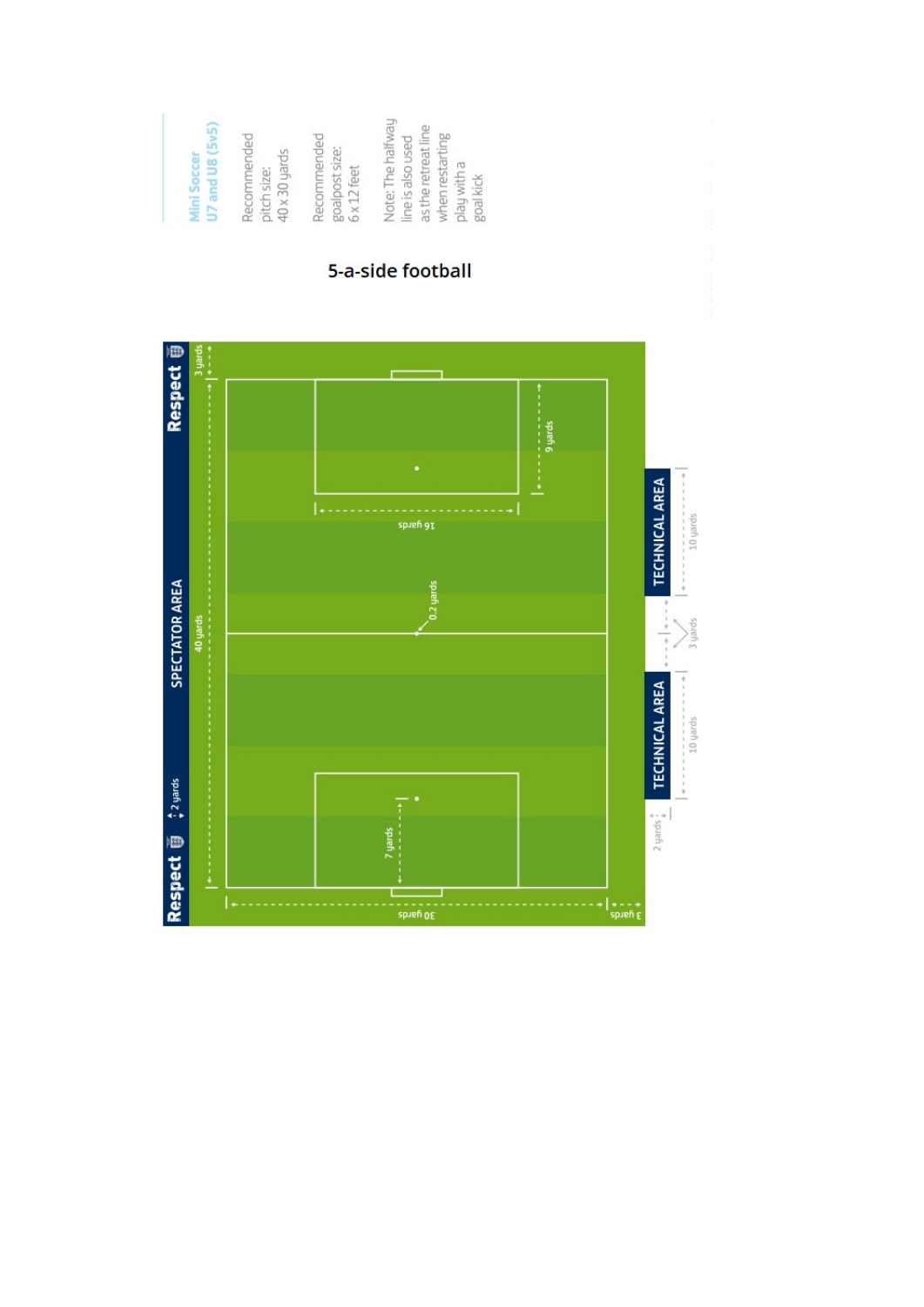

## Typical outdoor adult gym equipment

i<br>I